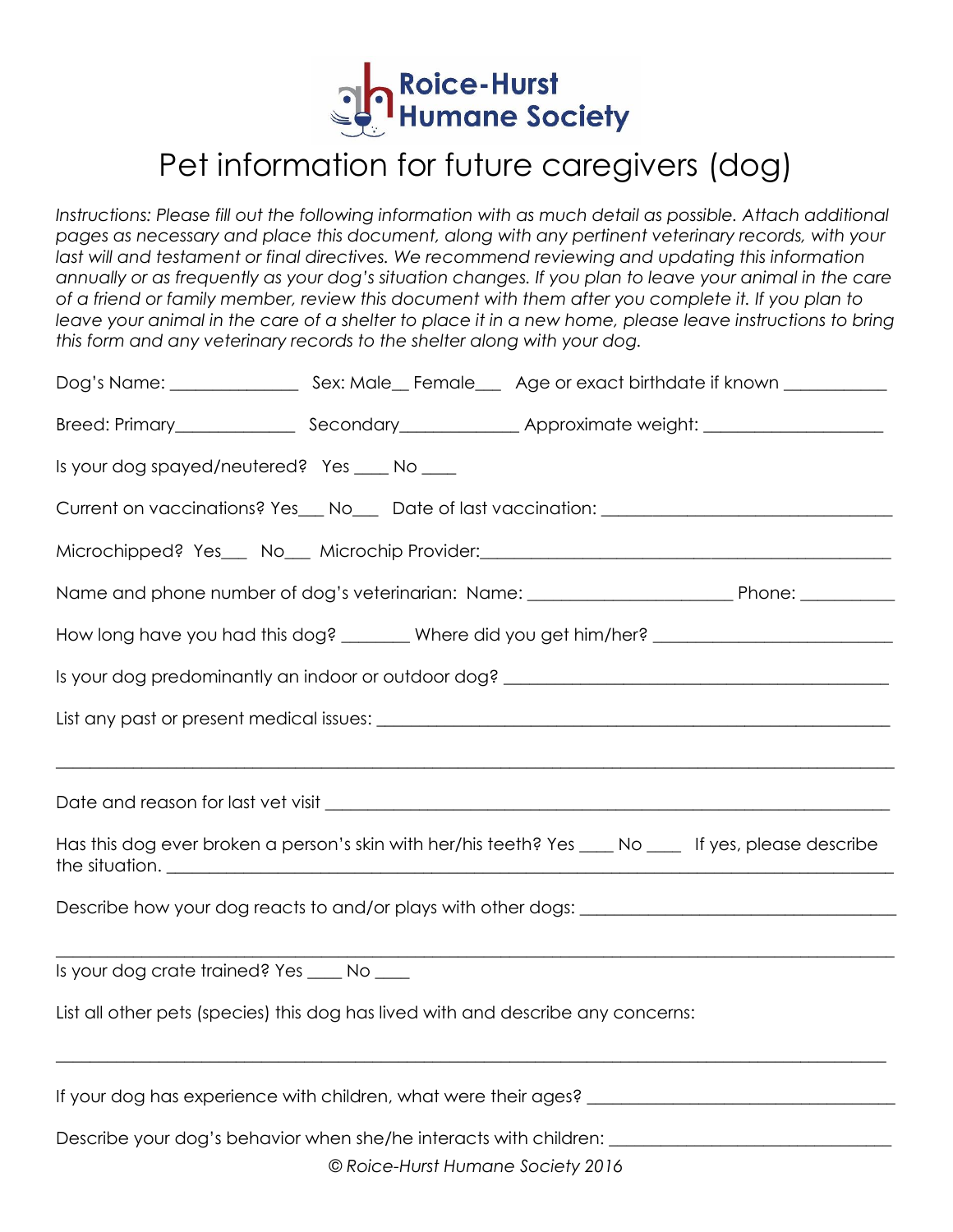| Has your dog ever injured another animal? Yes ____ No ____ If yes, please describe what occurred:                                                                                                           |
|-------------------------------------------------------------------------------------------------------------------------------------------------------------------------------------------------------------|
|                                                                                                                                                                                                             |
|                                                                                                                                                                                                             |
|                                                                                                                                                                                                             |
| Does your dog eat "people food"? Yes ____ No ____ Favorite treat(s): _______________________________                                                                                                        |
|                                                                                                                                                                                                             |
|                                                                                                                                                                                                             |
| If your dog picks up something that you don't want him/her to have (i.e., a chicken bone, a piece of<br>garbage, a shoe), how does the dog react when you try to take it away? ____________________________ |
| Has your dog been through a training program? Yes ____ No ____ If yes, describe: __________________                                                                                                         |
| Have you ever consulted a trainer or behaviorist on any problems concerning this dog? Yes _ No __                                                                                                           |
|                                                                                                                                                                                                             |
|                                                                                                                                                                                                             |
|                                                                                                                                                                                                             |
|                                                                                                                                                                                                             |
|                                                                                                                                                                                                             |
| How many hours a day is your dog left alone? ___ Where is the dog when you're away? ________                                                                                                                |
|                                                                                                                                                                                                             |
| What people cause your dog to be nervous, fearful, assertive, or unsure? ___________________________                                                                                                        |
| How does your dog react when people come to your house to visit? ___________________________________                                                                                                        |
|                                                                                                                                                                                                             |
| How does your dog react to being touched there? ________________________________                                                                                                                            |
| Is your dog potty-trained?<br><u> 1989 - Johann John Stone, Amerikaansk politiker (* 1989)</u>                                                                                                              |

*© Roice-Hurst Humane Society 2016*